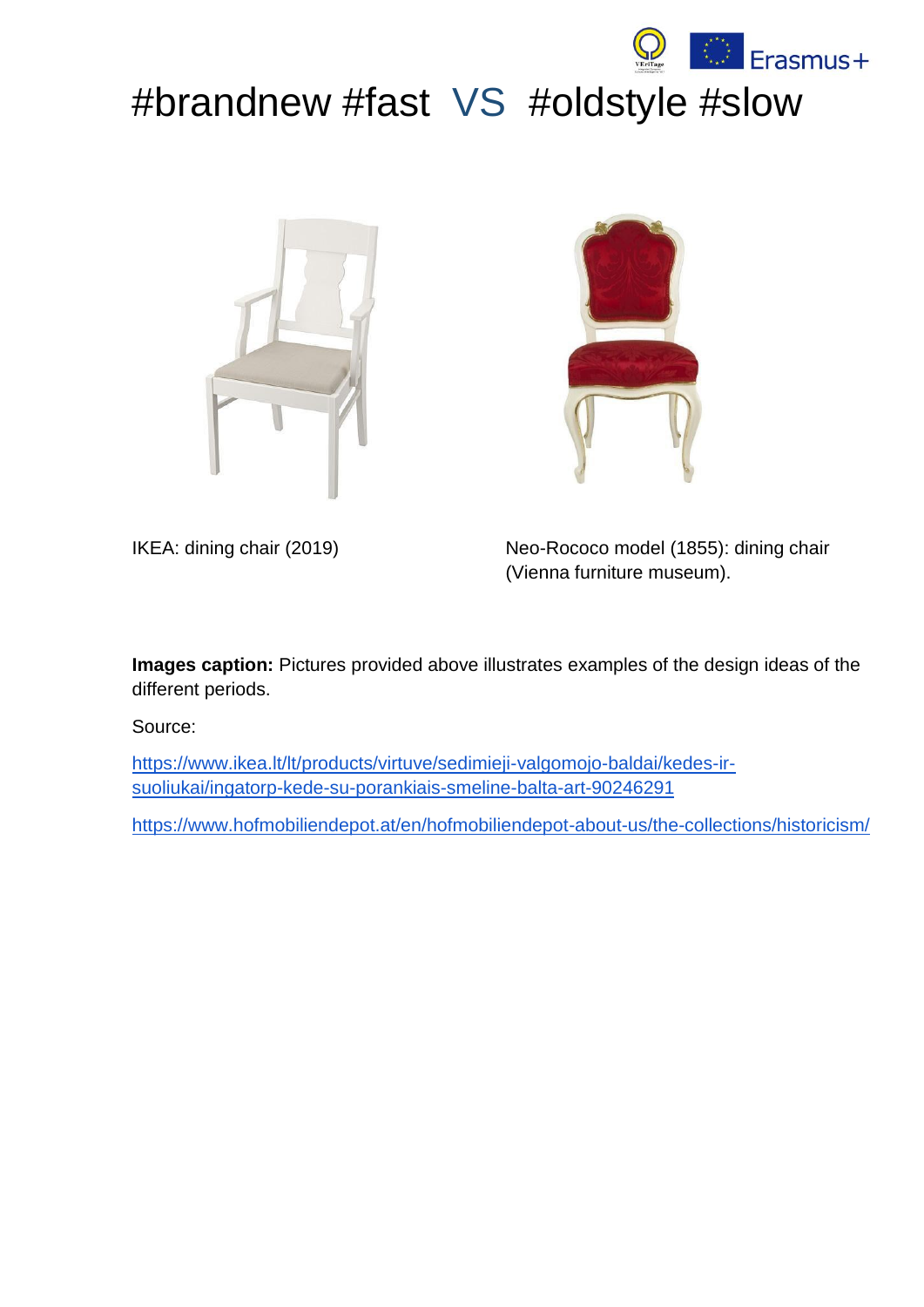

## **CONTENT**

| <b>General overview</b>                                                    | 3              |
|----------------------------------------------------------------------------|----------------|
| The old or the new one – the right choice depends on us. Activity overview | $\overline{4}$ |
| 1st activity "Old against New"                                             | .5             |
| 2nd activity "Story of the chair"                                          | 8              |
| 3rd activity "#add"                                                        | 10             |
| <b>Resources</b>                                                           | 12             |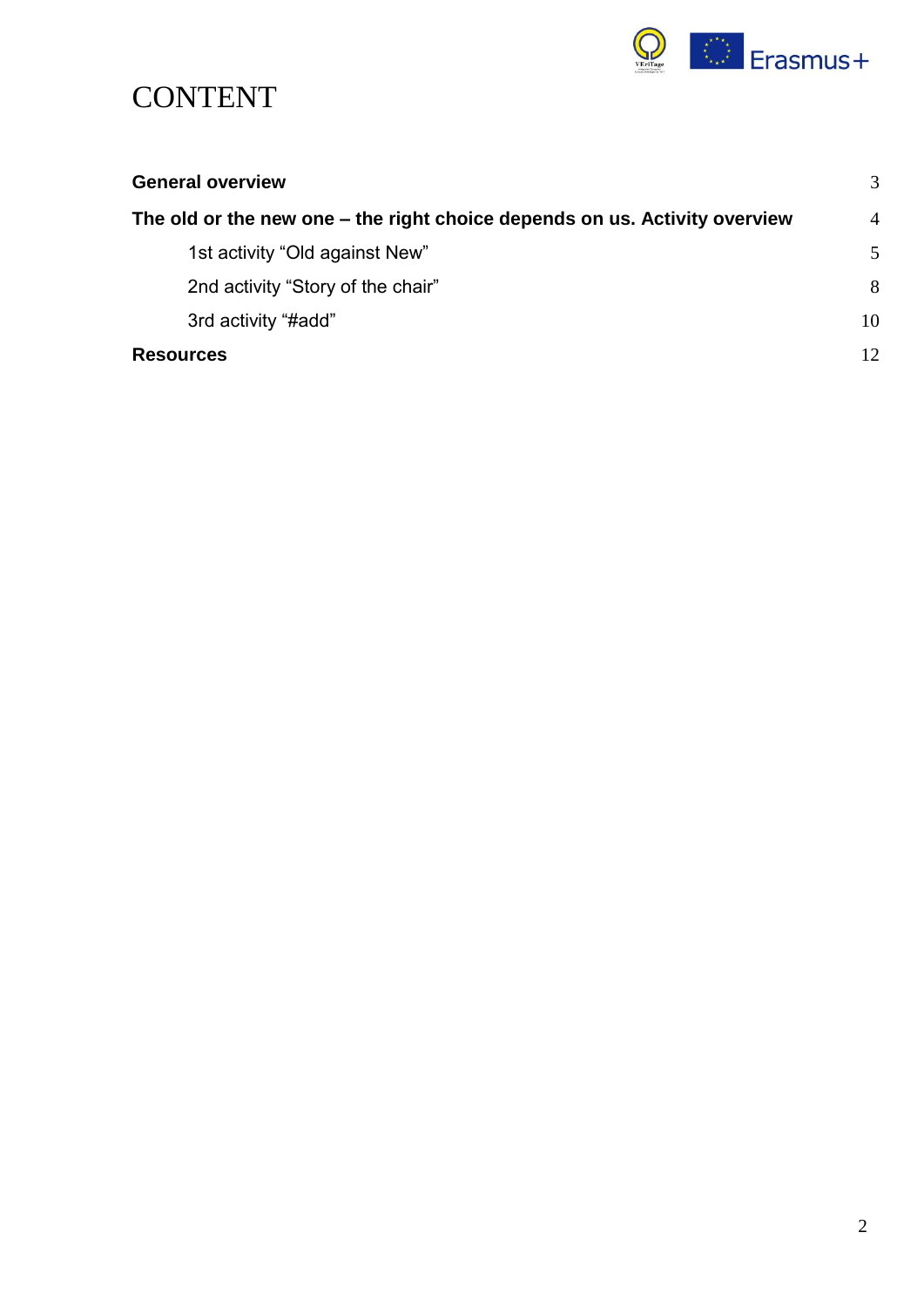

### <span id="page-2-0"></span>General overview

In this exercise we come up with an idea to encourage students to recognize their authentic heritage and also personal contribution to uphold the common heritage from the past. Responsible consumption, environmental protection is not only green ideas, that is widely escalated today, but also an opportunity to ensure continuity of existence of the architecture, works of craftsmen's, natural environment, family history. The story developed through 3 activities of this exercise will expose the importance of the preservation and renovation of the cultural heritage as one of the key factors ensuring the sustainability of our environment and cultural diversity.

"Lots of researches implemented around the world demonstrate that preservation of cultural heritage enhances environmental, social, cultural and economic sustainability. Cultural heritage can contribute towards well-being and quality of life of communities, can help to mitigate the impacts of cultural globalization and can become an incentive for sustainable economic development. Preservation of cultural heritage is often understood as a barrier to economic development, though various economic benefits can be generated by cultural heritage and its preservation: creation of income and jobs, job training and maintenance of craftsmanship skills, revival of city centers, heritage tourism, increase in property values, enhancement of small business et cetera. Re-use of abandoned or inefficiently used historic buildings is fundamental for reviving communities and improving the quality of life. In order to implement sustainable development strategies and to improve the quality of life it is essential to recognize cultural heritage as a valuable resource and development incentive."

Article: Cultural Heritage in the Context of Sustainable Development.

Author: [Indre Grazuleviciute-Vileniske,](https://www.researchgate.net/profile/Indre_Grazuleviciute-Vileniske) 2006

[\(https://www.researchgate.net/publication/228466259\\_Cultural\\_Heritage\\_in\\_the\\_Context\\_](https://www.researchgate.net/publication/228466259_Cultural_Heritage_in_the_Context_of_Sustainable_Development) [of\\_Sustainable\\_Development\)](https://www.researchgate.net/publication/228466259_Cultural_Heritage_in_the_Context_of_Sustainable_Development).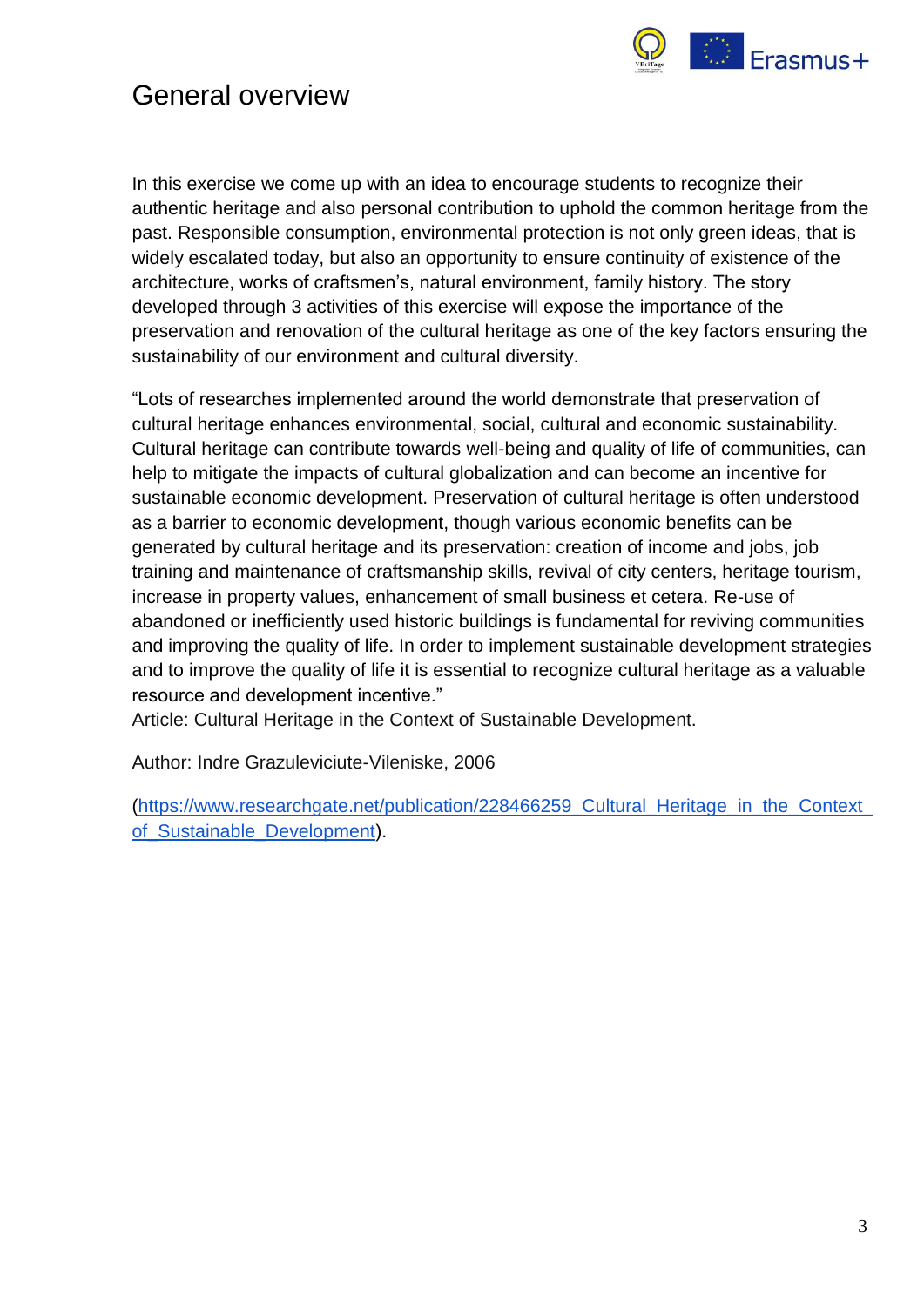

# <span id="page-3-0"></span>The old or the new one – the right choice depends on us. Activity overview

Today's modern commercial interior design trends open up a myriad of options, which are designed to emphasize the individuality of the object and at the same time find and attract his customer. Mix of the old with the new, restoring the old - all these ideas have their sympathizers and opponents. There is an increasing tendency not to buy new items, but to restore the old ones, reduce consumption and thus contribute to responsible consumption and corporate social responsibility. This exercise does not intended to teach students restoration skills or to convince them that this method is the best. The exercise aims to encourage students to question and find the answers on how preserving items with personal or common emotional and cultural value can help ensure continuity of the story thread, highlighting the cultural uniqueness of the region or country and role of personal contribution to it.

In the first part of the exercise, we will invite students to debate and foster them to search and find answers to why it might be worthwhile to preserve the details of an old interior and how a complete refurbishment of the premises can be (un-)useful while leaving the details of history behind. The proposed debate model will allow students to improve their knowledge of cultural heritage, its values, interiors and design, to develop generic competences in formulating arguments and answers in both native and foreign languages, to seek relevant information in both written and digital sources, listen to the interlocutor and respond ethically to his or her opinion.

The second part of the exercise is designated to the skills of creative writing development, through stories of objects that are important to their own or their family members. Social media, attractive pictures illustrating the text is an integral part of modern business, so the third part of the exercise gives an offer to the students to analyze the present situation of the market – how the different tourism related objects presents their uniqueness, gained from old renovated interior or its separate items. What kind of message they would send about it? Students who complete tasks consistently, will increase the knowledge about the preservation and restoration of the cultural heritage, improve the oral and written communication skills, skills to sustain and conclude conversation in a native or foreign language also skills necessary to identify individual capacity, focus, deal with complexity, critically reflect and make decisions, use digital technologies for commercial purposes, also reveal their entrepreneurial attitude.

### **General objective:**

To encourage individual contribution to the preservation of the cultural heritage and awareness of the individual role sustaining the continuity of the past. The activity can be applied for the VET students of various programmes during the subject related to #culture,#foreign languages, #literature, #technologies, #entrepreneurship, #marketing.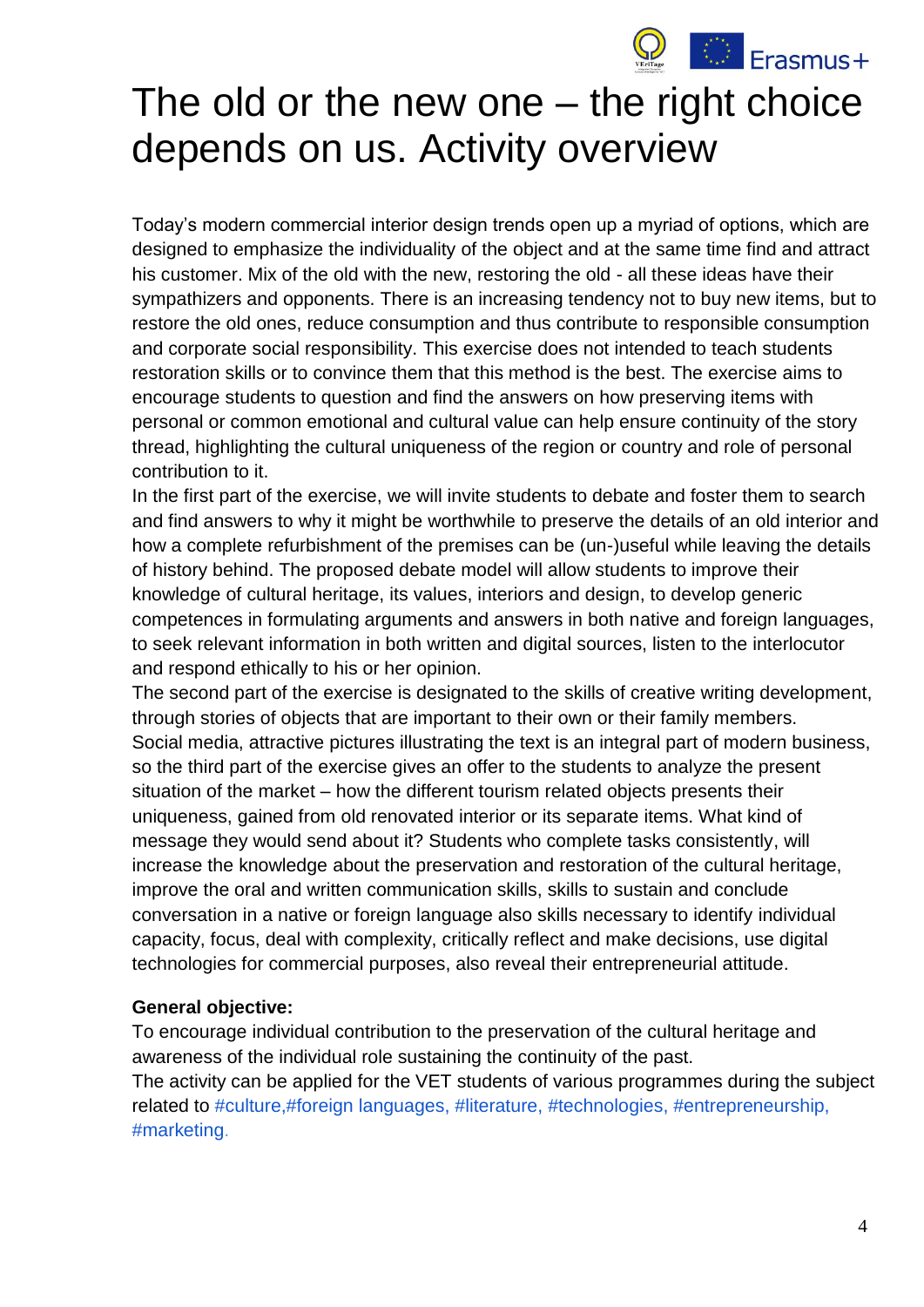

## **Descriptive activity sheet**

### <span id="page-4-0"></span>**1st activity "Old against New"**

**Resources for the activity implementation:** network, computer, notebook.

Activity starts by introducing the situation, the students have to empathize with (it we will be continued in the next stages of the exercise).

*Eve and her friend Steve decided to open the cafe. The premises they've bought – the old house with a lot of stories behind. The walls and ceilings hide old decorations, there are also some old furniture, interior details left inside. Steve, enthusiastic proponent of urban style, is ready to clean the rooms fully, paint the walls white and furnish in a modern Scandinavian style. Eve is not sure about this – maybe it's better to preserve some decorations, renovate furniture and leave some of the interior details as a unique face of their new place.* 

Prepare the questions and arguments for the debates among Eve and Steve in English. Organize the debate.

### **Results of the activity.**

Prepared and implemented debates, formulated conclusion and decision for the future steps.

### **Recommendations for the teacher:**

- The exercise has to be organized as a group work. Class has to be divided at least in 2 groups.
- Examples of the debates organization You can find here:
	- ✔ <https://www.esldebates.com/a-teachers-guide-the-basics-of-a-classroom-debate/>
	- ✔ [https://www.euroclio.eu/wp-content/uploads/2020/02/Learning-to-Disagree-](https://www.euroclio.eu/wp-content/uploads/2020/02/Learning-to-Disagree-Teachers-Guide-2020.pdf)[Teachers-Guide-2020.pdf](https://www.euroclio.eu/wp-content/uploads/2020/02/Learning-to-Disagree-Teachers-Guide-2020.pdf)

Also, there are a lot of information in national EU languages about it. Examples of online debates You can find here: [https://www.debatingeurope.eu/.](https://www.debatingeurope.eu/)

This activity should help students to broaden their knowledge about the possibility to renovate old buildings, goods, also features what makes them valuable by specific cultural reflections and national identity also develop these [key competences:](https://eur-lex.europa.eu/legal-content/EN/TXT/?uri=uriserv:OJ.C_.2018.189.01.0001.01.ENG)

### **Literacy competence/ Multilingual competence, by developing their skills:**

• to identify, understand, interpret facts and opinions in written and oral form;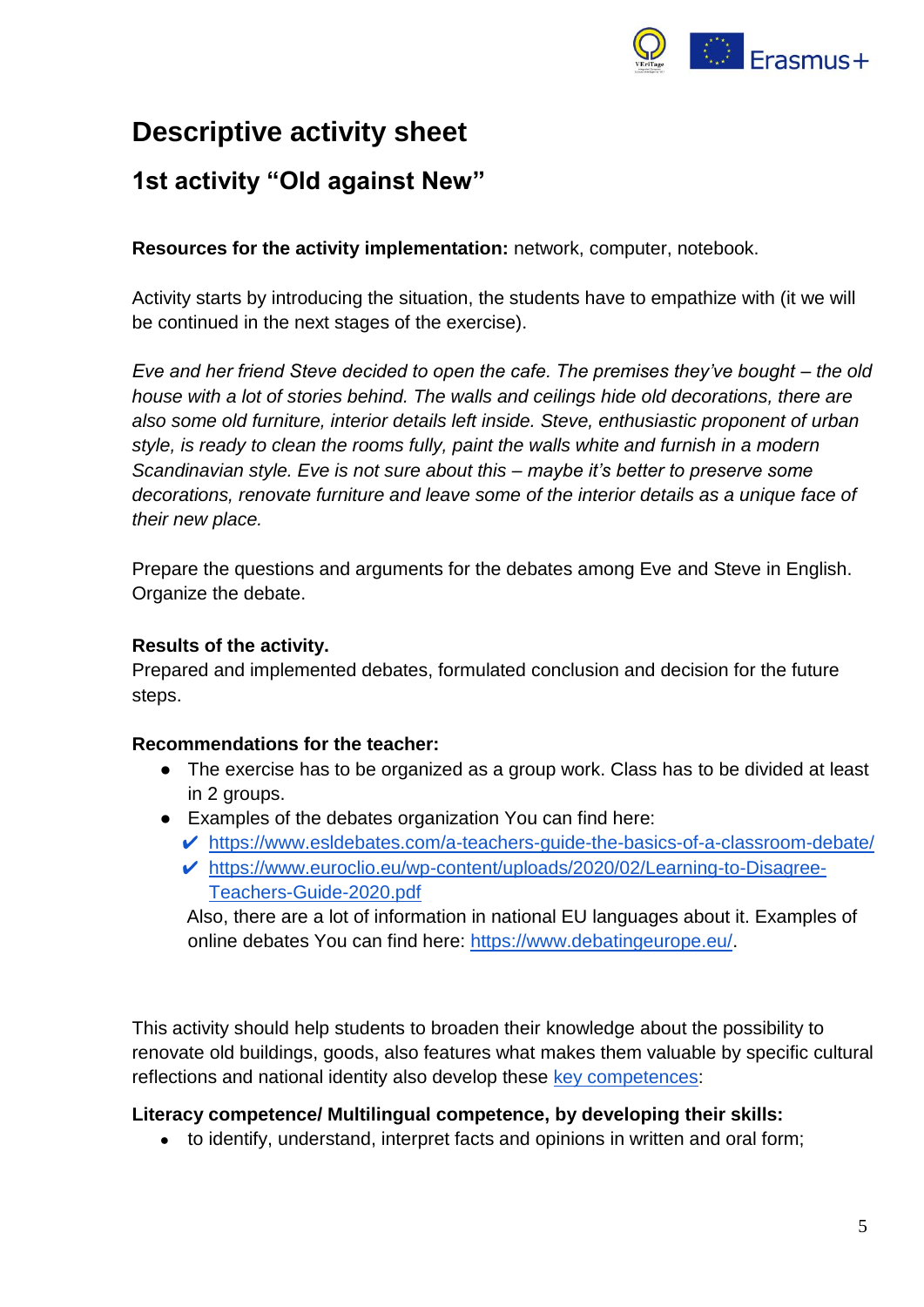

- to use visual and digital materials across disciplines and contexts, in a national and foreign language, by integrating a historical dimension and existing intercultural competences;
- to formulate and express findings and arguments in a convincing way appropriate to the context. It encompasses critical thinking and ability to assess and work with information;
- to understand and use language in a positive and socially responsible manner.

### **Personal, social and learning to learn competence, by developing their skills:**

- to work with others in a constructive way;
- to focus, deal with complexity, critically reflect and make decisions;
- to communicate constructively, collaborate in team and negotiate, also show tolerance, express and understand different viewpoints.

### **Cultural awareness and expression competence, by developing their skills:**

- to apply the knowledges of local, national, regional, European and global cultures heritage;
- to understand how one's own developing identity and cultural heritage within a world of cultural diversity.

### **Citizenship competence, by developing their skills:**

- to think critically and apply problem solving skills;
- to apply knowledge of European integration as well as an awareness of diversity and cultural identities in Europe;
- to understand the multi-cultural and socioeconomic dimensions of European societies, and how national cultural identity contributes to the European identity.

### **The evaluation of the activities of this stage:**

Based on the tasks of this activity, we suggest a number of assessment criteria that may be applicable during this stage.

1. Assessment in relation to the requirements of the particular subject (Foreign language: ability to formulate statements and express them, History of the culture: apply of the knowledge of the historical periods/ cultural heritage).

2. The whole task can be evaluated in the frame of the debate process. The main criteria of such task evaluation should be agreed and presented to the class. Examples of it can be found here:

[https://www.niu.edu/facdev/\\_pdf/guide/strategies/classroom\\_debate\\_rubric.pdf](https://www.niu.edu/facdev/_pdf/guide/strategies/classroom_debate_rubric.pdf) [https://www.academia.edu/2712164/The\\_How\\_and\\_Why\\_of\\_Debates\\_in\\_Teaching\\_and\\_](https://www.academia.edu/2712164/The_How_and_Why_of_Debates_in_Teaching_and_Assessment) [Assessment](https://www.academia.edu/2712164/The_How_and_Why_of_Debates_in_Teaching_and_Assessment)

3. Use / refinement of skills attributed to specific key competences areas during this exercise also ability to apply the pre- and gained knowledge of different subjects:

### **Recommended evaluation of the skills related to the literacy competence/ multilingual competence:**

• the presented findings are in line with the provided task/topic;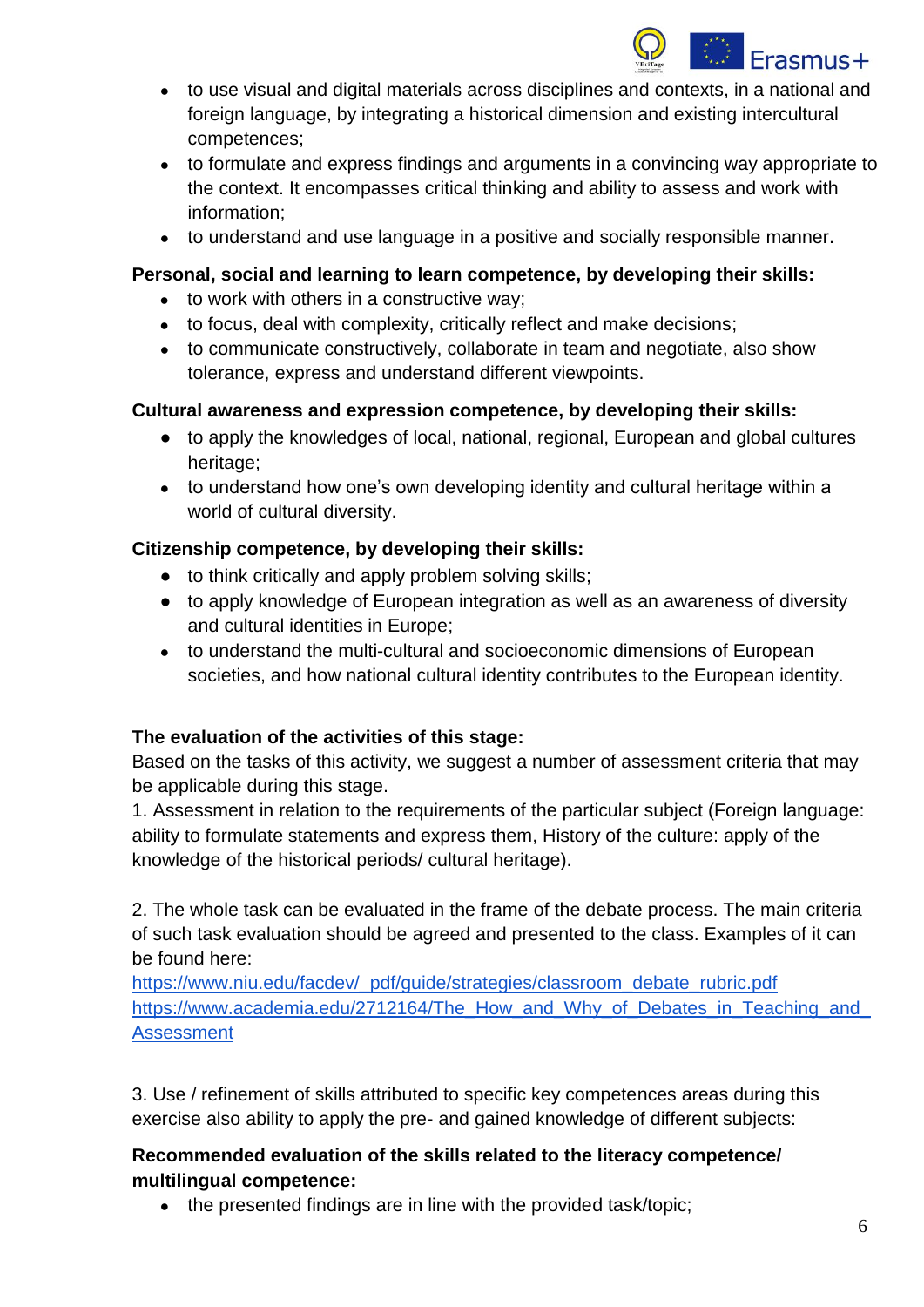

- different reliable sources are used to collect information;
- students are able to motivate reasonably their arguments;
- the provided info is essential, clear, valid and systemized;
- the provided arguments are related to the discussion flow.

### **Recommended evaluation of the skills related to the personal, social and learning to learn competence:**

- constructive participation in a group work is showed;
- tolerance, understanding different viewpoints are showed;
- a problem solving attitude is demonstrated during the debates session.

### **Recommended evaluation of the skills related to the cultural awareness and expression competence:**

• the knowledges of local, national, regional, European and global cultures heritage are applied.

### **Recommended evaluation of the skills related to the citizenship competence:**

- critical thinking and problem solving skills were demonstrated;
- knowledge of European integration as well as an awareness of diversity and cultural identities in Europe are applied;
- knowledge about the multi-cultural and socio-economic dimensions of European societies, national cultural identity are integrated into the formulated arguments.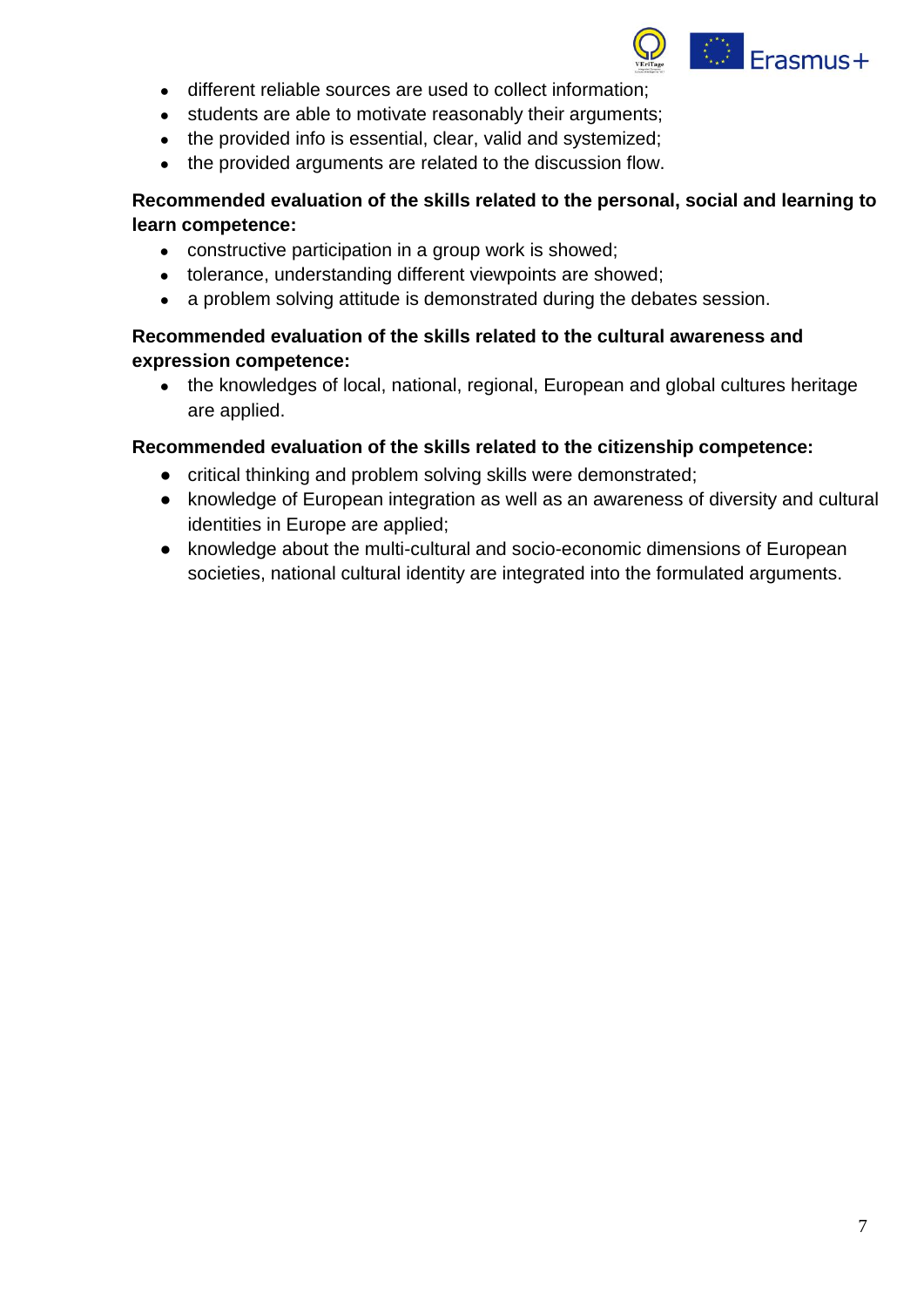

### <span id="page-7-0"></span>**2nd activity "Story of the chair"**

### **Resources for the activity implementation:** Network, computer, projector.

Continuation of the situation, the students have to empathize with:

*After long discussions Steve and Eve decided to leave the details of the previous interior on the walls. But they are still not sure about the furniture. Let's inspire them with stories collected by you! Think for a while about the interesting furniture example at yours (your parents or grandparents) home. Let it talk and you write a story about - what important events of your (your relatives) life it reminds, what worm or sad memories it brings to your (their) mind. Scratch on the leg chair can reveal a long story behind…The story can be written in English or native student language by the choice of the teacher and class.*

### **Results of the activity.**

Written story about the furniture / Interior detail item.

### **Recommendations for the teacher:**

- The implementation of the exercise is recommended as an individual task. The results can be evaluated by the teacher and classmate, by organizing the evaluation activity in pairs.
- Agree with the students the length of the story and also available time frame for this.
- Decide on the language of the presentation in line with the learning subject and lesson goals defined.
- Invite the students to illustrate their story by photo or painting, and organize exhibition of it at school or other public open area.

### **This activity is focused on literacy competence/ multilingual competence, by developing students skills:**

- to identify, understand, express, create, and interpret facts, feelings and opinions in written form;
- to use knowledge of vocabulary, functional grammar and the functions of language in a proper way;
- to formulate and express written arguments in a convincing way appropriate to the defined topic.

### **The evaluation of the activities of this stage:**

Based on the tasks of this activity, we suggest a number of assessment criteria that may be applicable during this stage.

1. Assessment in relation to the requirements of the particular subject (Literature/ Foreign language: style and grammatical errors, punctuation).

2. Individual engagement and involvement into the activity:

• interesting information is collected;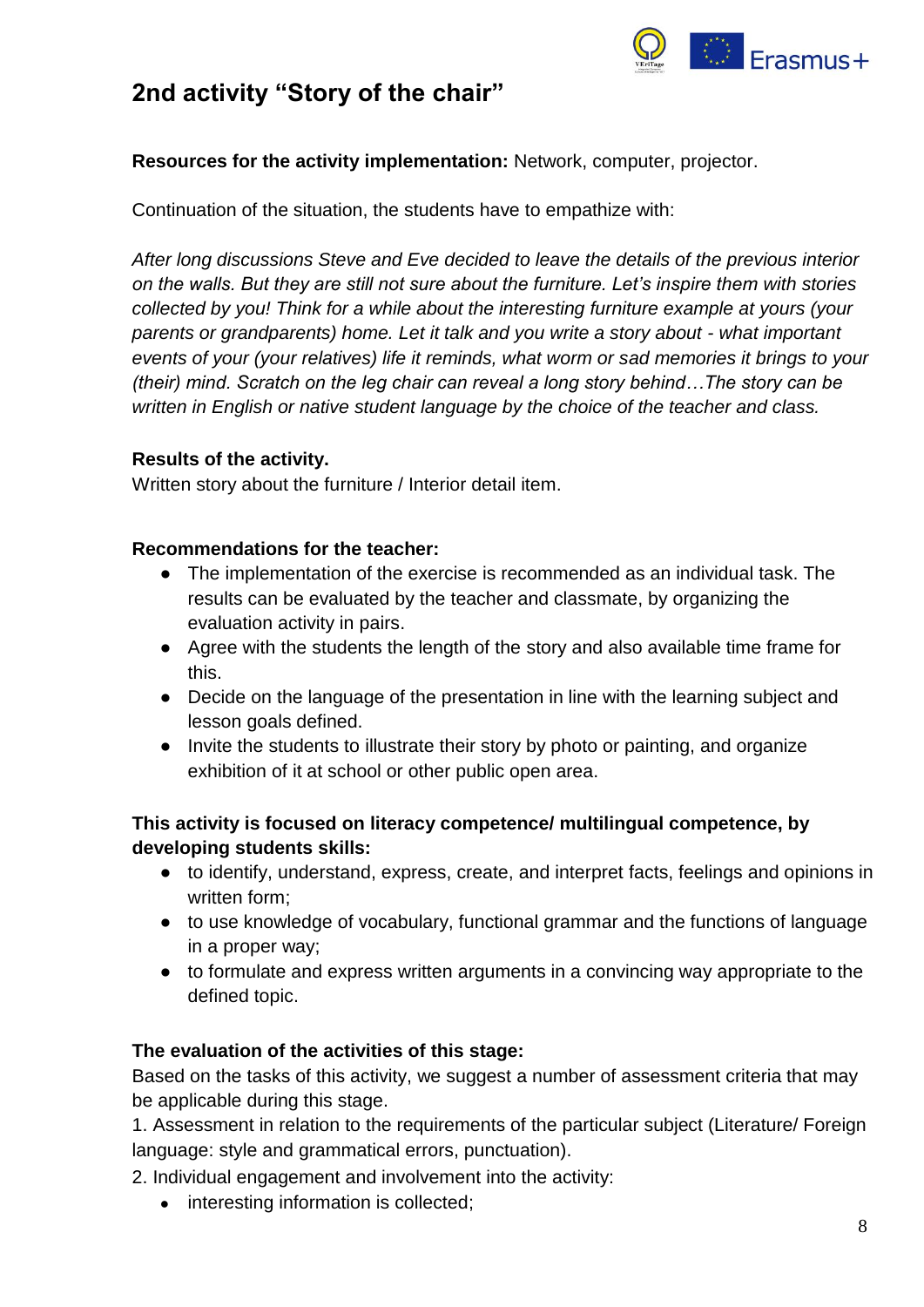

- detailed and well organized story is presented;
- orderliness of work.

3. Use / refinement of skills attributed to specific key competences areas during this exercise also ability to apply the pre- and gained knowledge of different subjects:

### **Recommended evaluation of the skills related to the literacy competence/ multilingual competence:**

- story corresponds the provided task;
- picturesque vocabulary, correct grammar and style are demonstrated;
- the path of the story narrative is clear and attractive.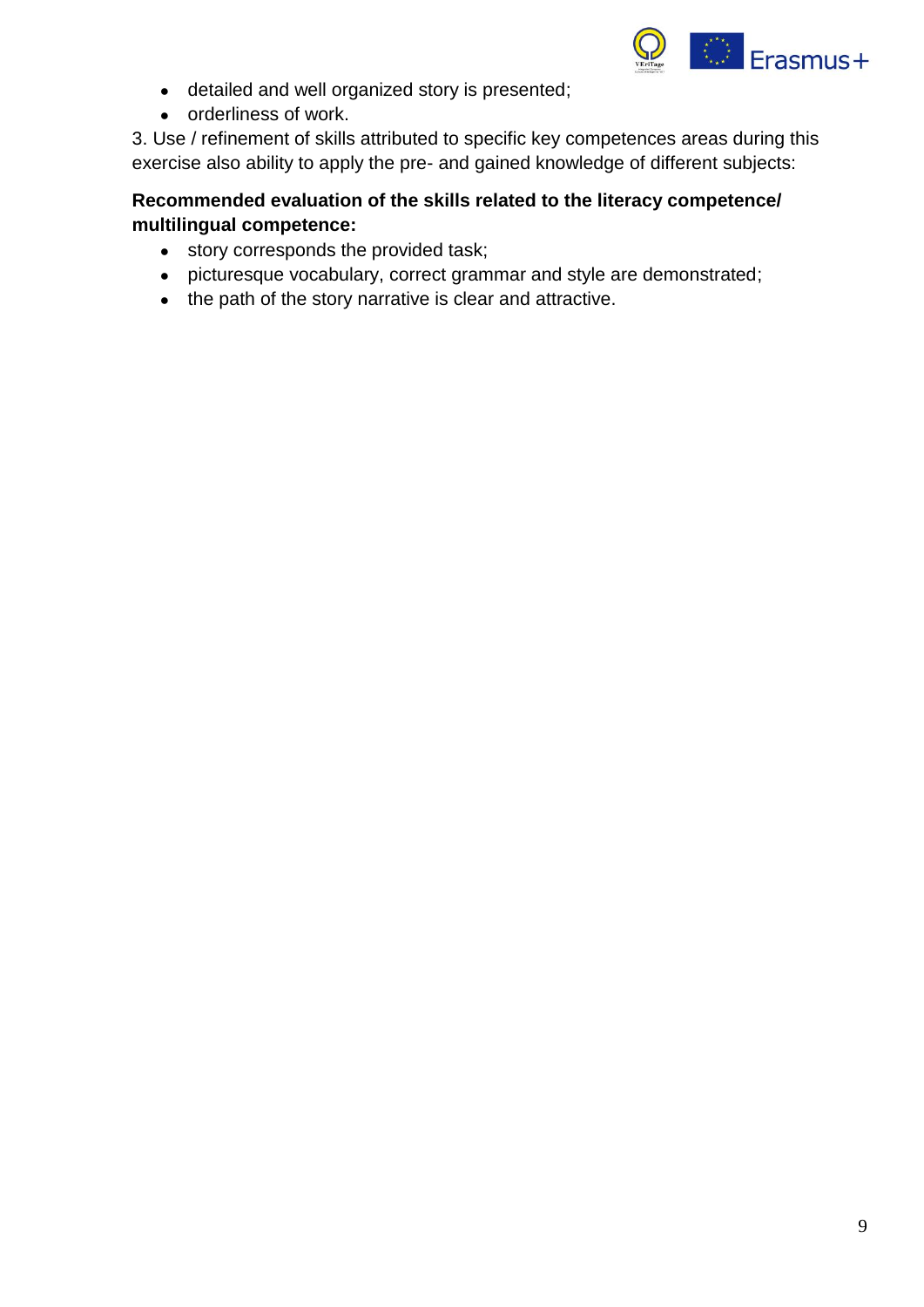

### <span id="page-9-0"></span>**3rd activity "#add"**

### **Resources for the activity implementation:** network, computer, projector.

Continuation of the situation, the students have to empathize with:

*Finally, Steve and Eve is ready to open their new place. Time to exploit the power of social networks. Find and download the photo, which can illustrate the preserved decorations or renovated furniture of the ready to open coffee (students can also organize the trip to similar style place near them and make photo by themselves). Create a short message and few hashtags for Facebook, Twitter or Instagram to illustrate the concept of the coffee and promote the business. The task can be done in English or in national language of the students.*

### **Results of the activity.**

Promotional message for the social networks illustrated by the photo.

#### **Recommendations for the teacher:**

- The exercise can be organized as a group work and individual task by the need.
- Take a time and do the research with the students in social media on e.g. pinterest of the topic related photos, keywords and hashtags, content of popular messages related to the topic.
- Agree with the students on the language of the message (native/ foreign).
- Organize the exhibition of the students' works (also can be organized online) and vote for the best one. Discuss with the students the results of it.

This activity should help students to develop their self-awareness about the importance of restoration of different objects and wide possibilities to present the business and its social responsibility, uniqueness of it, trends to use/ reuse the existing staff also develop these [key competences:](https://eur-lex.europa.eu/legal-content/EN/TXT/?uri=uriserv:OJ.C_.2018.189.01.0001.01.ENG)

#### **Entrepreneurship competence, by developing their skills**

- to act creatively and innovatively;
- to work both as an individual and collaboratively in teams, to mobilize resources (people and things) and to sustain activity.

#### **Cultural awareness and expression competence, by developing their skills:**

• to identify and realise opportunities for commercial value through the different cultural forms.

#### **The evaluation of the activities of this stage:**

Based on the tasks of this activity, we suggest a number of assessment criteria that may be applicable during this stage.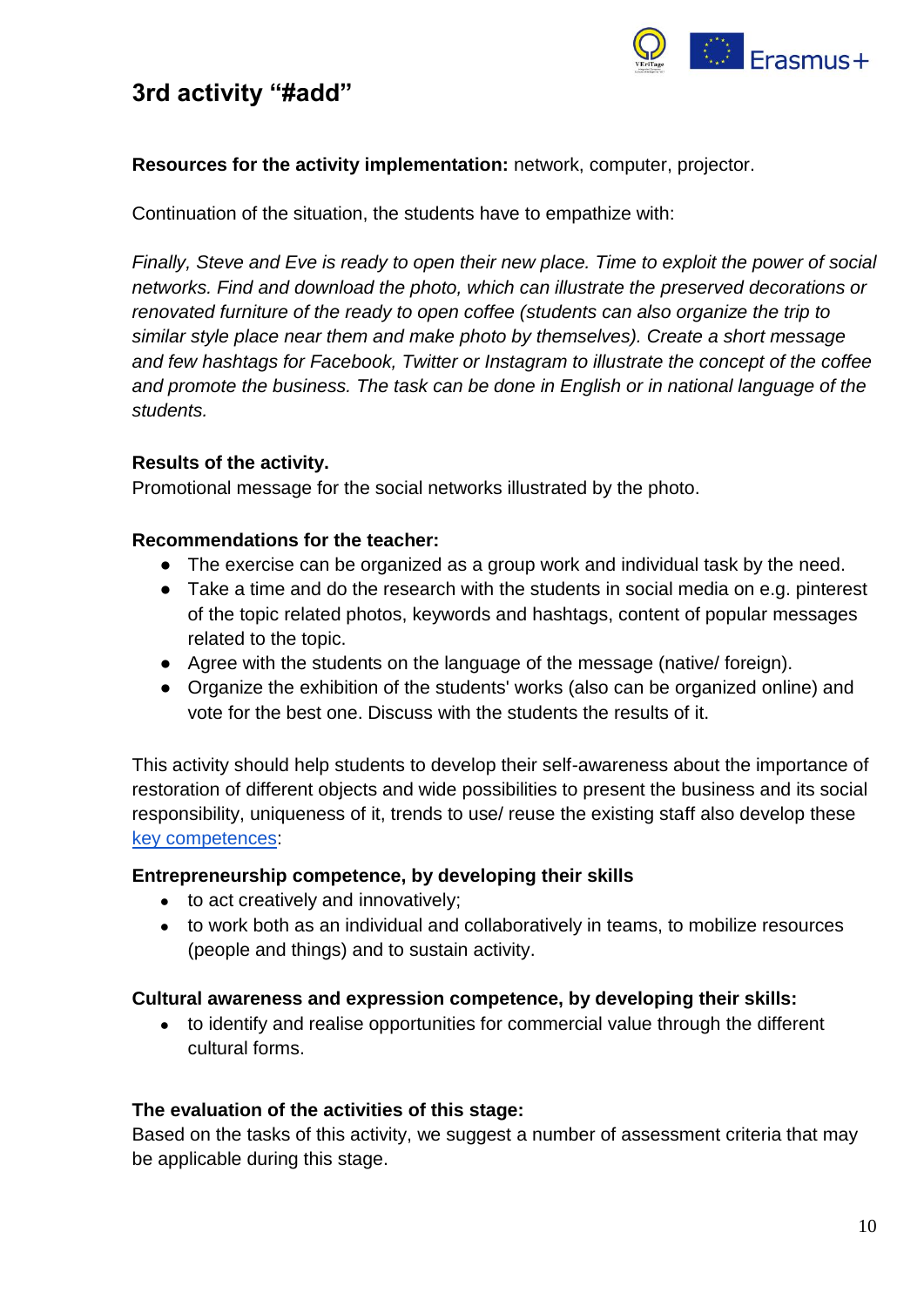

1. Assessment in relation to the requirements of the particular subject (Marketing subject: proper application of the marketing knowledge available (required) during the assignment, message is based on pre-research, Foreign language subject: knowledge of vocabulary and grammar).

2. The completeness of the task:

- promotional photo made/found;
- promotional message/ hashtags provided;
- motives and idea of the message presented orally.

3. Use / refinement of skills attributed to specific key competences areas during this exercise also ability to apply the pre- and gained knowledge of different subjects:

### **Recommended evaluation of the skills related to entrepreneurial competence:**

• the creative and innovative message / possible commercial benefits of it is presented.

**Recommended evaluation of the skills related to cultural awareness and expression competence:**

● provided photo gives a commercial advantage of the message.